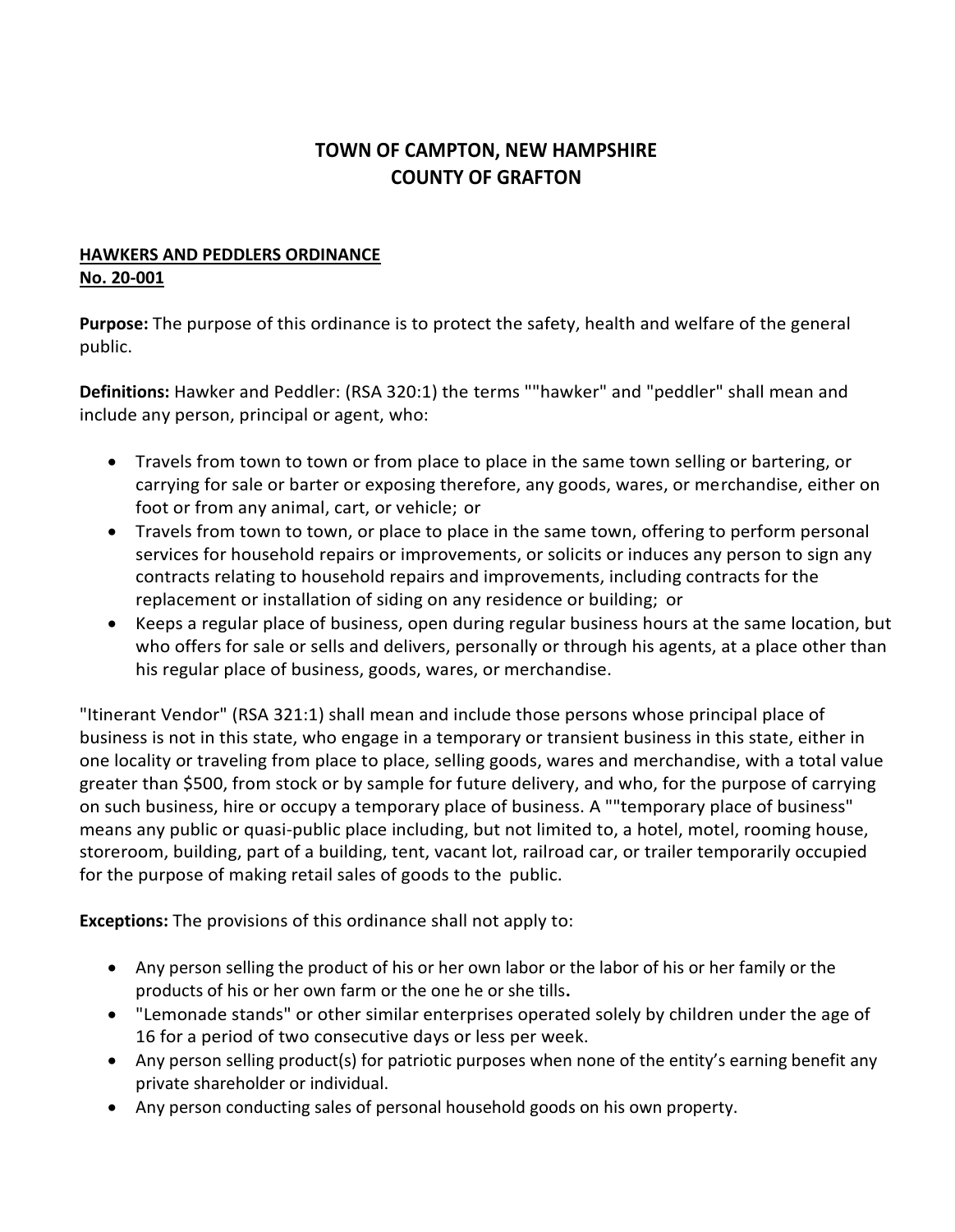"Farmer's Markets" and any non-profit organization, community chest, fund or foundation organized and operated exclusively for religious, charitable, scientific, literary, or education purposes when no part of the entity's earnings benefit any private shareholder or individual are required to submit a permit application but will be exempt from the fee.

**License required:** No person shall engage in hawking and peddling or itinerate vending without first having been issued a license by the Town of Campton Board of Selectmen.

**License application:** Every Hawker and/or Peddler, or Itinerant Vendor shall, at least 7 days prior to selling any goods or services apply to the Board of Selectmen for a Vendor Permit using the application form provided by the Town.

**Application review:** The Campton Board of Selectmen shall review all complete applications. Incomplete applications will not be reviewed. Complete applications will consist of:

- A completed and signed Campton application form
- A copy of the applicant's valid New Hampshire Hawkers and Peddlers license
- The application fee as set forth in this ordinance, in the form of cash, bank, cashiers or certified check, payable to the Town of Campton.
- A copy of the principal's and any agent's driver's license or other State issued picture identification card.
- A copy of the applicant's, principal's and agent's criminal record from the State in which they reside as well as the State of New Hampshire.
- For food vendors only, a copy of a State Food License.

The Campton Board of Selectmen shall approve a Vendor Permit application only when a review of the application materials results in a conclusion that issuance of the license will not pose a threat to the safety, health or welfare of the general public. All other applications will be denied. Examples of conditions that would result in a denial of a permit include, but are not limited to:

- A finding that the persons engaged in hawking and peddling have been convicted of an offense involving activity which if repeated would pose a threat to the citizens of Campton.
- A finding that the persons engaged in hawking and peddling have been involved in dishonest, fraudulent or deceptive practices leading to misappropriation or theft.
- A finding that the application contains false or misleading information.

**Term:** License granted shall be effective for up until local or state revocation, expiration of applicant's State of New Hampshire hawkers, peddlers, and vendor's license, or at midnight, December 31 of the calendar year in which the license was granted, whichever is shorter.

**Posting of Permits:** Vending permits shall be posted in such a manner to be in the plain view of all customers.

**Fees:** Application fee \$50.00

The Town of Campton reserves the right to charge additional fees or require the deposit of funds in escrow to cover the cost incurred in maintaining public safety, crowd control, traffic control or other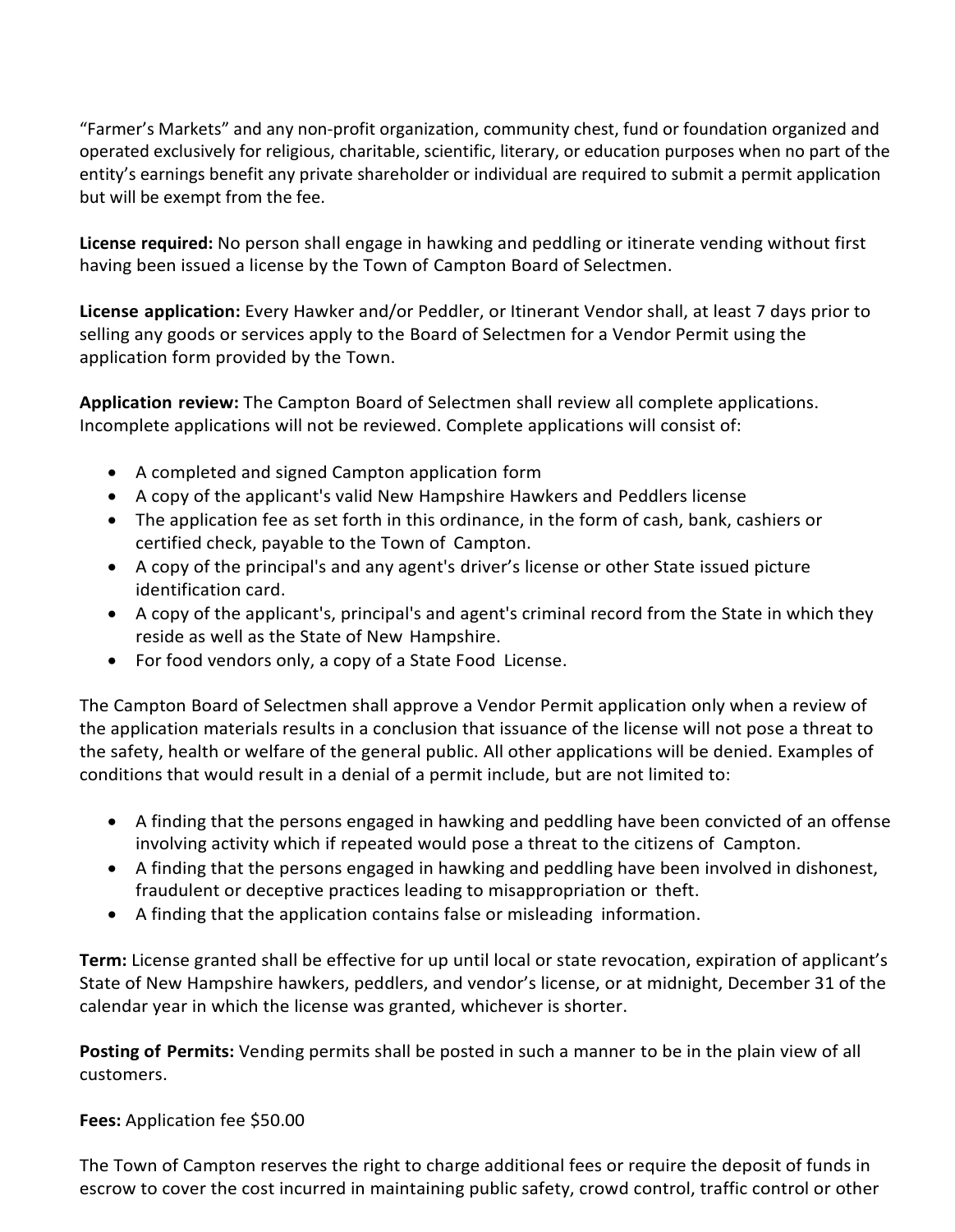services that may be required due to the hawking and peddling or itinerate vending activities provided for under this ordinance.

**Locations where permitted:** Hawkers and Peddlers and Itinerate Vendors are permitted, with the written permission of the landowner, to operate in the Commercial/Industrial zone, or on any other commercial property that is a lawful non-conforming use, or which has received a variance from the ZBA. The site must have sufficient on-site parking and a safe means of entrance and exit.

Hawkers and Peddlers and Itinerate Vendors are permitted to operate on town property only upon approval by the Campton Board of Selectmen.

No peddler, hawker, or vendor shall have any exclusive right to any location in the public streets and sidewalks, nor shall any be permitted at a stationary location, unless the license specifically grants a stationary location, nor shall he or she be permitted to operate in any congested area where his or her operations might impede or inconvenience the public. For the purpose of this ordinance, the judgment of the Board of Selectmen with guidance from the Police Chief, exercised in good faith, shall be deemed conclusive as the whether the area is congested or the public impeded or inconvenienced.

Special condition for frozen confection vending: Hawking and peddling of frozen confections may be conducted within the public right of way of Campton highways and roads, provided that such activity is conducted from the side of the road, and is not conducted in the traveled portion of any public right of way. The vehicle must be clearly marked to indicate their product and shall be equipped with safety equipment as recommended by the Police Chief.

**Revocation of License:** The Board of Selectmen or their designee may, upon a determination that public safety, health or welfare is compromised by the activities provided for under a Vendor Permit, revoke such permit. The Health Officer may, upon a determination that public health or welfare is compromised by the activities provided for under a Vendor Permit, revoke such permit. Any person whose permit has been revoked under this section shall be ineligible to be a permitted hawker or peddler, or itinerate vendor, in the Town of Campton. The Board of Selectmen shall notify the New Hampshire Secretary of State of any person whose permit has been revoked.

**Penalties:** Any person who violated any provision of this Ordinance shall be guilty of a violation and subject to a penalty in the amount of \$500.00. Such person shall be deemed to have committed a separate violation for each and every day or portion thereof which any violation of the Ordinance is committed, continued or permitted by such person.

Any property owner who allows an unpermitted itinerate vendor, hawker or peddler to operate on his private property shall be subject to a \$500.00 fine for each day the unpermitted itinerant vendor, hawker or peddler is allowed to operate on his property.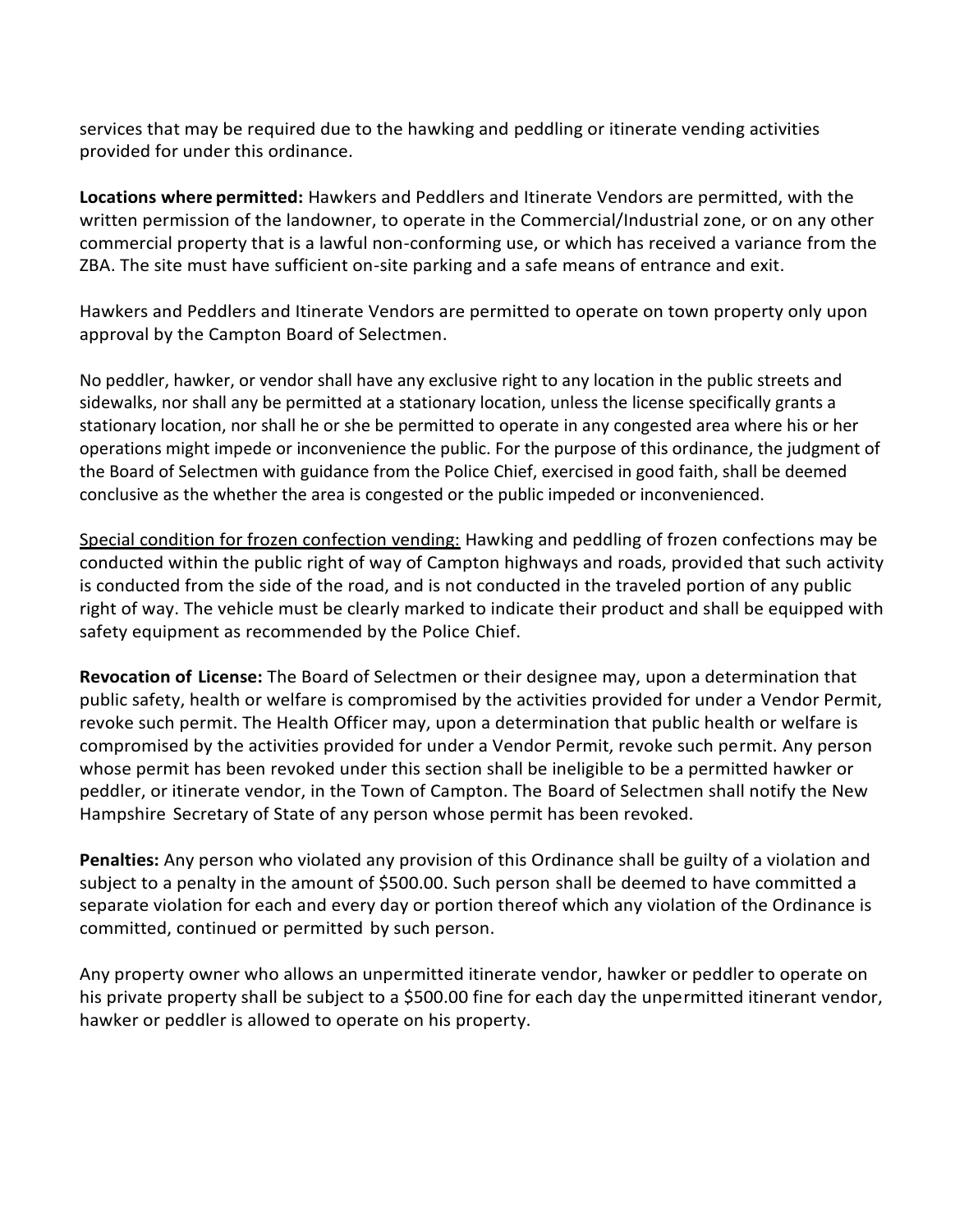IN WITNESS WHEREOF, the undersigned members of the Board of Selectmen of Campton, NH have hereunder set their hands this \_\_\_\_\_\_\_\_\_\_\_\_\_\_\_\_\_\_\_\_\_\_\_\_\_\_\_\_\_.

\_\_\_\_\_\_\_\_\_\_\_\_\_\_\_\_\_\_\_\_\_\_\_\_ \_\_\_\_\_\_\_\_\_\_\_\_\_\_\_\_\_ \_\_\_\_\_\_\_\_\_\_\_\_\_\_\_\_

\_\_\_\_\_\_\_\_\_\_\_\_\_\_\_\_\_\_\_\_\_\_\_\_ \_\_\_\_\_\_\_\_\_\_\_\_\_\_\_\_\_

CAMPTON BOARD OF SELECTMEN

A true copy, attest:

Campton Town Clerk

\_\_\_\_\_\_\_\_\_\_\_\_\_\_\_\_\_\_\_\_\_\_\_